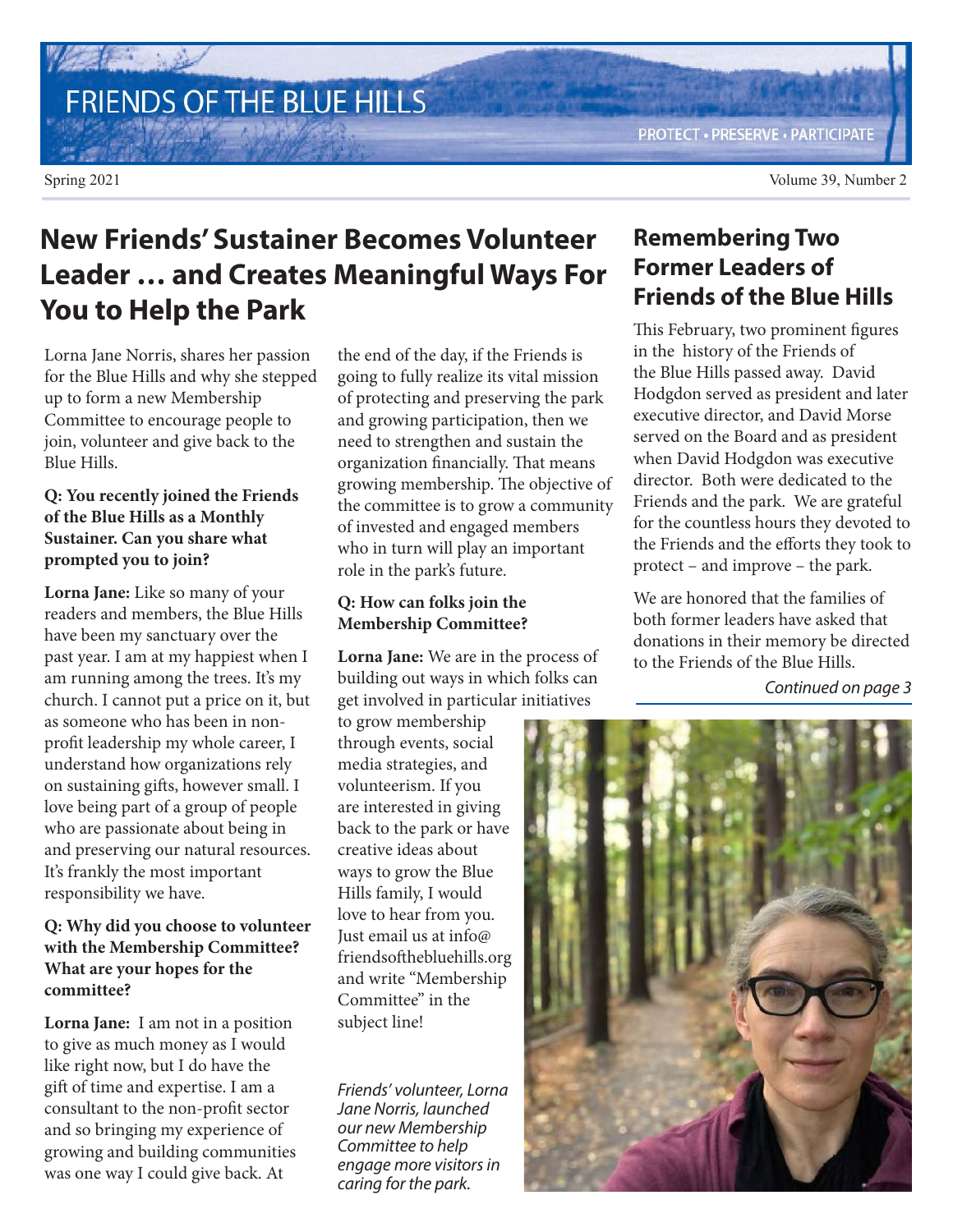### **Join the Blue Hills 125-Mile Club… #BlueHills125Club**

Do you love exploring the natural and historical treasures in every area of the park?

You're invited to join the 125-Mile Club, joining other Blue-Hills-loving explorers to see every part of the park!

In the 125-Mile Club, you'll visit Fowl Meadow, the largest freshwater marsh remaining inside Rte. 128. Maybe you'll be lucky enough to spot some of the many migrating waterfowl and songbirds that stop in Fowl Meadow. You'll explore the unique ecosystems of Ponkapoag Boardwalk, which includes insect-eating plants…. and step back in time to visit the historic Civilian Conservation Corps camp.

Even if you've been to many places before, signing up for the 125-Mile Club will connect you to others who also love the park and give you the opportunity to share your adventures - and see others - throughout all seasons. Sign-up and participate with #BlueHills125Club!

For more information, visit FriendsoftheBlueHills. org/125MileClub.

> **The Friends of the Blue Hills newsletter is produced four times a year.**

**Editors: Maile Panerio-Langer, Judy Jacobs, Barbara Kirby**

**Layout: Donald Souliere**

**Visit us on the web at www.FriendsoftheBlueHills.org or call 781-828-1805 for membership, maps and schedule information. P.O. Box 416, Milton, MA 02186**

## **You Can Help Improve the Forests and Trails!**

Every spring, the trails in the Blue Hills need repairs and invasives begin to grow! To prepare for hikers and other visitors and to keep our forests healthy, our volunteers will meet in small groups to care for the trails and forests. If you'd like to join us to improve habitats, clean up trash, and clear the trails, the Blue Hills needs you! No experience required. For dates and to register, visit: FriendsoftheBlueHills.org/Trails-Maintenance.



Throughout the year, volunteers of all ages work to maintain the trails and keep the forests healthy. We're grateful to the Friends and AMC volunteers who rebuilt this dilapidated bridge near Wood Path last winter.



### **YES! I want to protect the Blue Hills Reservation!**

----------------

| <b><math>\Box</math></b> Basic Membership - \$30+\$10=\$40* $\Box$ Ponkapoag Protector - \$50 |  |
|-----------------------------------------------------------------------------------------------|--|
|-----------------------------------------------------------------------------------------------|--|

| $\Box$ Hancock Hill Hero – \$100 |  |
|----------------------------------|--|
|                                  |  |

 $\Box$  Chickatawbut Champion – \$500  $\Box$  Great Blue Guardian -\$1,000

 $\Box$  Skyline Steward – \$250

 $\frac{1}{6}$ 

Other \_\_\_\_\_\_\_\_\_\_\_\_\_\_\_\_\_\_

Name

Address \_\_\_\_\_\_\_\_\_\_\_\_\_\_\_\_\_\_\_\_\_\_\_\_\_\_\_\_\_\_\_\_\_\_\_\_\_\_\_\_\_\_\_\_\_\_\_\_\_

 $City/State/Zip$ 

Phone E-mail E-mail E-mail  $\sim$ 

Please mail to: Friends of the Blue Hills, P.O. Box 416, Milton, MA 02186

You may also donate through our secure server at FriendsoftheBlueHills.org.

#### **Thank you for your generous support!**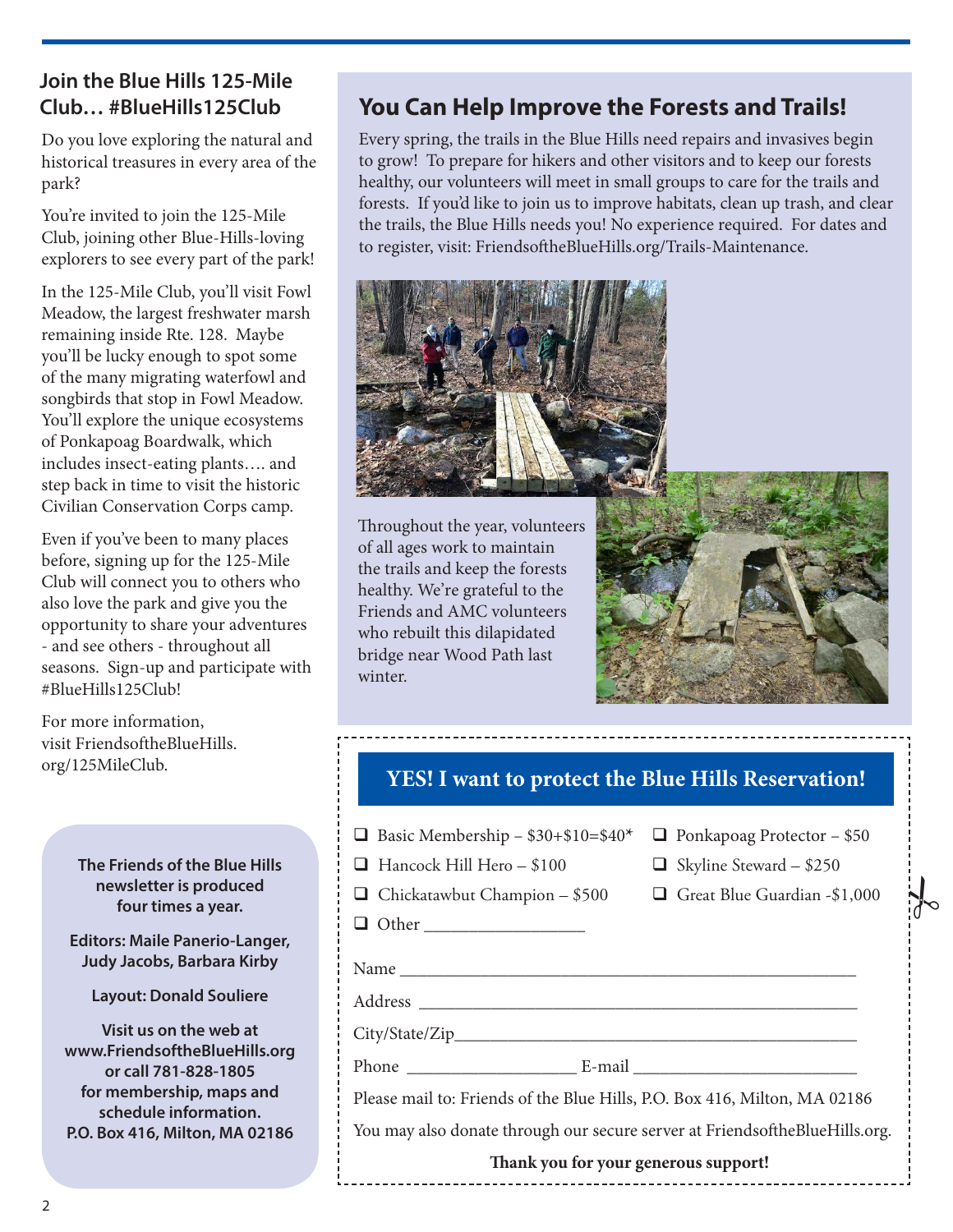## **Remembering Two Former Leaders of Friends of the Blue Hills** Continued on page 1

### **David Hodgdon, Founder, President, and Executive Director**

Although you may not know it, your experience of the Blue Hills today was significantly influenced by David Hodgdon, first president of the Friends, who passed away this February at the age of 78.

In the mid-1970s, Dave, MDC Associate Commissioner John Cronin, and others founded the Friends of the Blue Hills, in part because of Dave's relentless efforts to improve the park.

"He loved the Blue Hills. No question about that," John Cronin affirms. And Dave's love for the Blue Hills motivated his numerous efforts for decades.

One of Dave's priorities was to protect the historic structures in the park. He not only advocated for funding to repair historic landmarks like Eliot Tower, but he was also instrumental in registering over a dozen Blue Hill sites in the National Register of Historic Places.

His love of history led him to collect artifacts from various historic granite quarries. He later founded a small museum that the Friends operated for several years.

He also founded the local Blue Hills chapter of the Nordic Ski Patrol and incorporated it into the activities of the Friends. Participants in the patrol were trained in first aid and basic rescue techniques to aid skiers in the park. Board members of the Friends at the time still remember their time serving on the patrol with pride and a sense of accomplishment.

Those numbers on the intersections of trails that help you find your way… Dave designed the numbering system and hammered the first signs onto trees at trail intersections. Have you noticed the steel gates on every trailhead that prevent illegal dumping and unauthorized motor vehicles from entering? Dave successfully advocated for those gates to protect the park and its visitors.

Dave's unyielding perseverance might have been difficult for some, but he had the patience and persistence to fight for what he thought was right. Steve Olanoff, a long-time Board member while Dave was president, summed up Dave's devotion to the Blue Hills: "He dedicated his whole life to the Blue Hills Reservation."

### **David Morse, past President and Secretary**

For his entire life, David Morse loved hiking the Blue Hills and being outdoors. He grew up in the heart of the Blue Hills on Hillside Street in Milton and hiked the park throughout his childhood. As an adult, he lived in the same house where he grew up and continued to frequent the trails and ponds. He often hiked from his home to Buck Hill. His friend and fellow Board member, Bob Romeri, remembers hiking up Buck Hill with David, "sitting on wind-swept Buck Hill for lunch, and listening to the towhees serenade 'drink your tea' (the phrase that reflects the bird's beautiful song)."

Board members remember David as a fine lawyer and a gentle person who ran Board meetings efficiently and who wrote extraordinary minutes as secretary. With a calm demeanor, he would keep other passionate Board members on topic and on mission, always moving forward.

His devotion to the Blue Hills helped the Friends advance the mission that benefits all of us who love the Blue Hills.



 *David Hodgdon and John Cronin, two founders of the Friends of the Blue Hills. David Morse, past President and* 



*Secretary of the Friends of the Blue Hills.*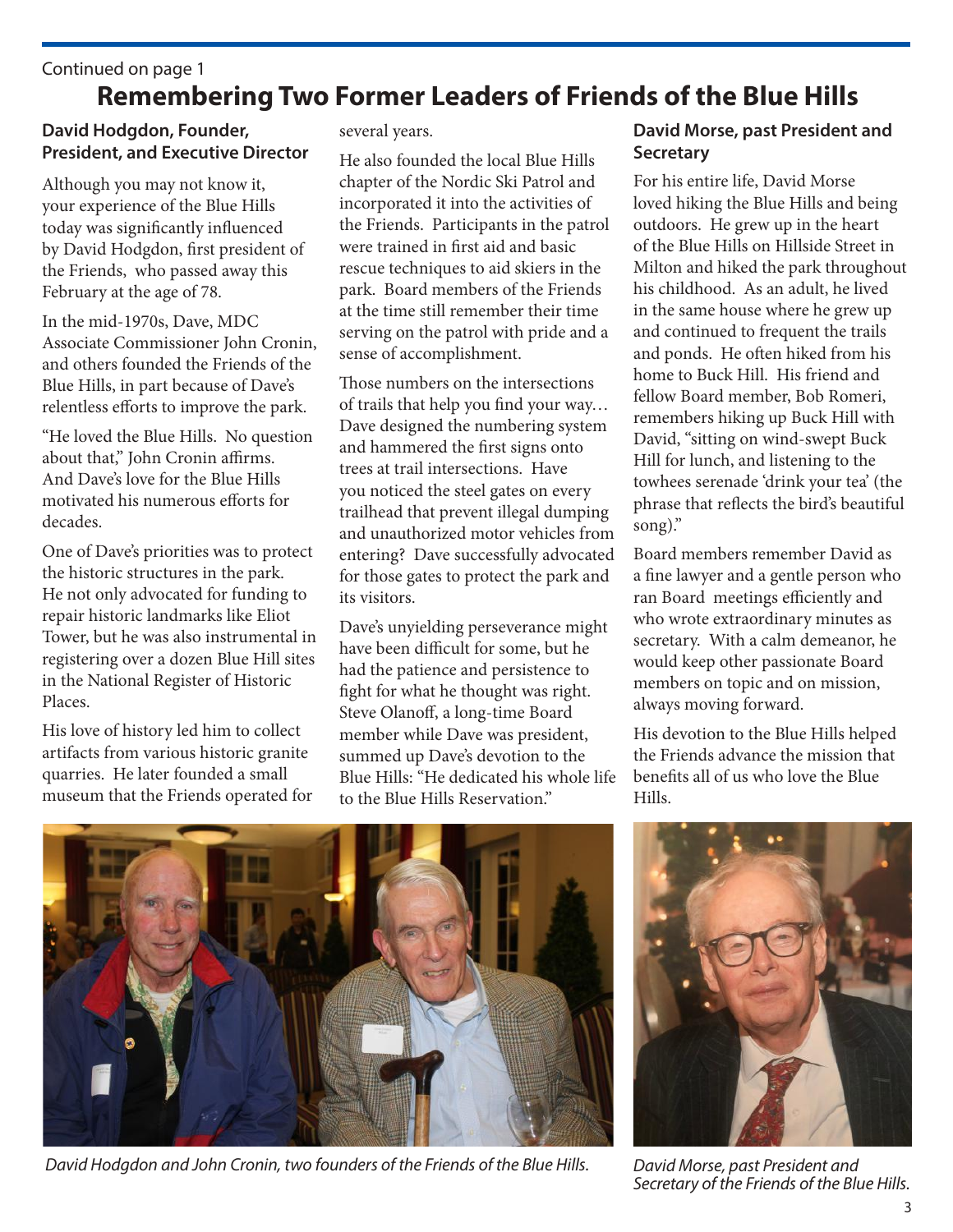## **Enter the Blue Hills Photo Contest - and Vote!**



Photo credit: Dan Keefe, Boston Photo credit: Dan Keefe, Boston

### During the pandemic, more people than ever have visited… and fallen in love with the Blue Hills. Enter this year's free photo contest to show why we all love the Blue Hills. Whether or not you enter, you can always enjoy the photos others have submitted, and vote for your favorite.

One prize will be awarded to the photographer with the photo that has the most electronic votes and another prize will go to the photographer chosen by a panel of judges.

To enter the contest, vote for your favorite photo, and to learn more, visit FriendsoftheBlueHills.org/photocontest.

## **Who Benefits When You Leave a Gift In Your Will?**

A gift in your Will is the simplest way for you to make a significant, lasting contribution to the Blue Hills Reservation – and all its fine-feathered friends. When you decide to include a gift – of any amount – in your Will, you join the Skyline Society, a select group of people who love the Blue Hills and want to care for it for years to come. To meet some of the members of the Skyline Society and learn more, visit Friendsofthebluehills.org/ Donate-In-Your-Will.

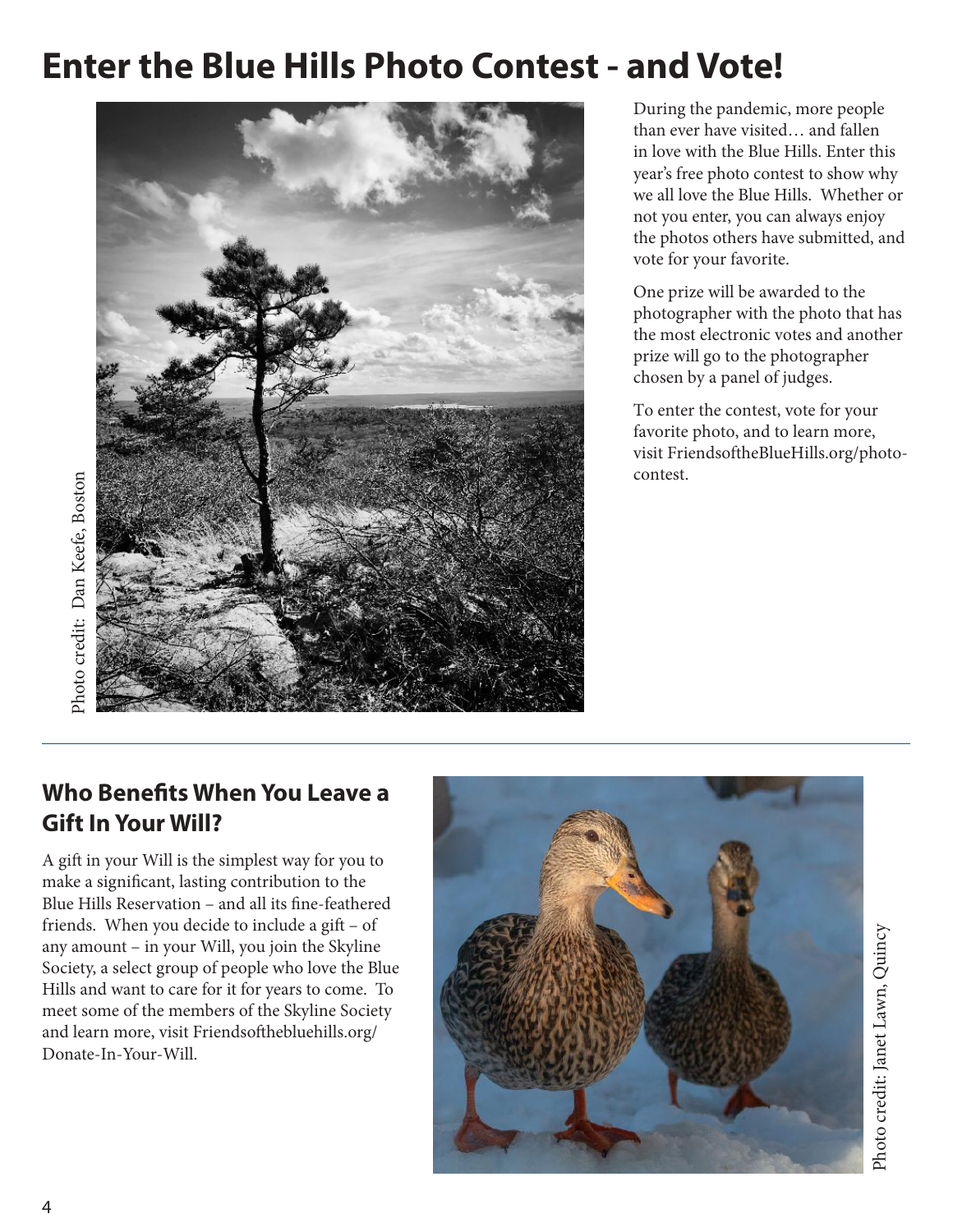## **Members Advocate and Gain Support for Legislation to Protect the Park**

Thanks to our members for writing their legislators about **An Act Preserving Open Space in the Commonwealth** (SD146/ HD271), also known as the **Public Lands Protection Act**, this legislation, introduced by Rep. Ruth Balser and Sen. James Eldridge, garnered support from new legislatures in the state senate to start the legislative session. We're grateful to all the legislators who co-sponsored this bill, including Senator Walter Timilty, who represents much of the Blue Hills.

This bill would codify existing policy in addition to requiring that the public be notified of any proposed land disposition or change in use. The bill would require:

• Any land taken must be replaced by land of comparable acreage, location, and market and natural resource value, (which would help protect the total acreage of parkland).



*Photo credit: Ivy Croxen, Boston*Photo credit: Ivy Croxen, Bostor

- Evidence that a feasible alternative to destroying parkland is not available.
- Notification of the public and the Executive Office of Environmental Affairs prior to filing legislation petitioning a change in the use or disposition of public land. This would allow municipalities the chance to confirm if replacement land is deemed suitable by EEA and the public prior to moving forward with the land disposition process.
- Enforceable regulations to implement the law.

In 2002, the legislature voted to transfer over three acres of the Blue Hills in Randolph to a private developer. This bill would help put safeguards in place to protect the Blue Hills — and all our open space. To learn more about the legislation, and how you can help visit: FriendsoftheBlueHills.org/PLPA. If you're interested in helping to advocate for the park, please email: info@ friendsofthebluehills.org.

## **Climate Change in the Blue Hills**

The Friends have partnered with over a dozen organizations to bring a Blue Hills-perspective to global issues. In a series of lectures sponsored by the Blue Hills Climate Action Coalition and presented by organizations that work to improve the ecology of the Blue Hills and surrounding habitats, attendees will explore how the plants, watershed, and vernal pools of the Blue Hills have responded to the changing climate. For more information, visit FriendsoftheBlueHills.org/ Climate2021.